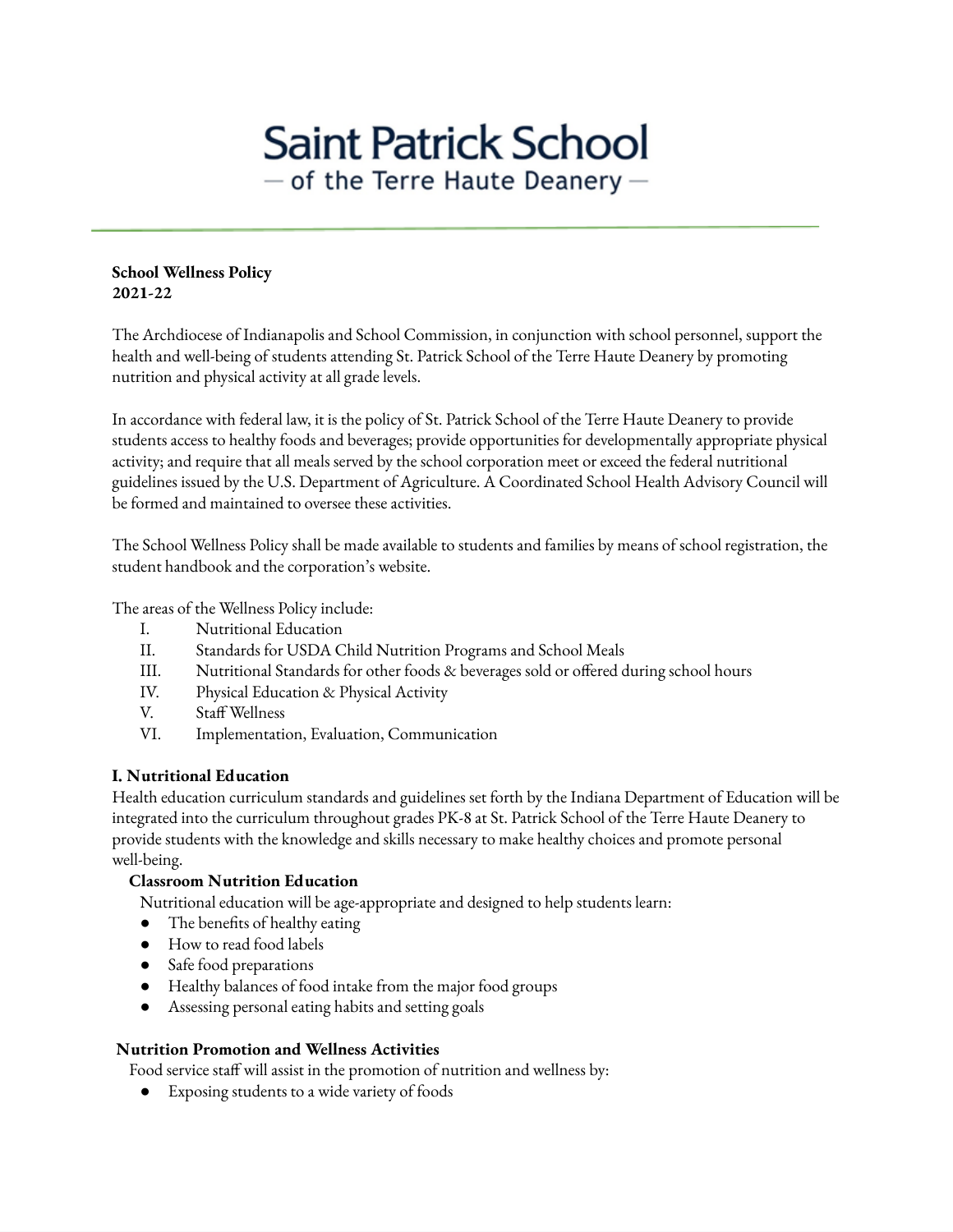- Encouraging students to try new foods
- Displaying nutritional posters and food facts
- Speaking in classrooms on the subject of nutrition

St. Patrick School will look for opportunities to educate students, parents and staff through health fairs, eating and wellness seminars, handouts and newsletters.

School faculty and staff should encourage healthy eating behaviors by being role models to students during school hours. Faculty and staff will also have the opportunity to be involved in wellness programs provided through Archdiocese of Indianapolis initiatives and the health insurance provider.

#### **II. Standards for USDA Child Nutrition Programs and School Meals**

St. Patrick School of the Terre Haute Deanery will provide students access to high-quality foods and beverages that are consistent with the U.S. Dietary Guidelines for America. Meals served through the National School Lunch and Breakfast Programs will meet, at a minimum, the nutrition requirements set forth by the USDA for such federally funded programs.

School Lunch and Breakfast Programs at St. Patrick School of the Terre Haute Deanery will:

- Serve as a model for healthy eating
- Provide a variety of fruits, vegetables, whole grains, low-fat dairy foods and a variety of protein sources
- Strive to be appealing to students
- Be served in clean and pleasant surroundings
- Provide students adequate time to eat for a recommended 20 minutes after being seated.

School Food Service Personnel

- Are responsible for adhering to the school wellness policy
- Will participate in required professional development in child nutrition and nutritional updates

## **III. Nutrition Standards for other foods and beverages sold or offered during school hours**

Foods and beverages that are **SOLD** during the school day (Midnight – 4:00 p.m.) as ala carte choices or through vending machines will meet the Smart Snacks in Schools Standards. The standards, required by the Healthy Hunger-Free Kids Act of 2010, will allow schools to offer healthier snack foods to children, while limiting junk food. These guidelines are set forth to support the efforts of school food service staff, school administrators, teachers and parents of the St. Patrick School Community to instill healthy eating habits in students.

#### A. **Snack and Ala Carte Guidelines from Smart Snacks In School:**

Any food **SOLD** in school must:

- Be a "whole grain" product; or
- Have as the first ingredient a fruit, a vegetable, a dairy product, or protein food; or
- Be a combination food that contains at least ¼ cup of fruit and/or vegetable

Foods must also meet these nutrient requirements:

- Calorie limits: Snack items: ≤ 200 calories Entrée items: ≤ 350 calories
- Sodium limits Snack items: ≤ 200mg Entrée items: ≤ 480 mg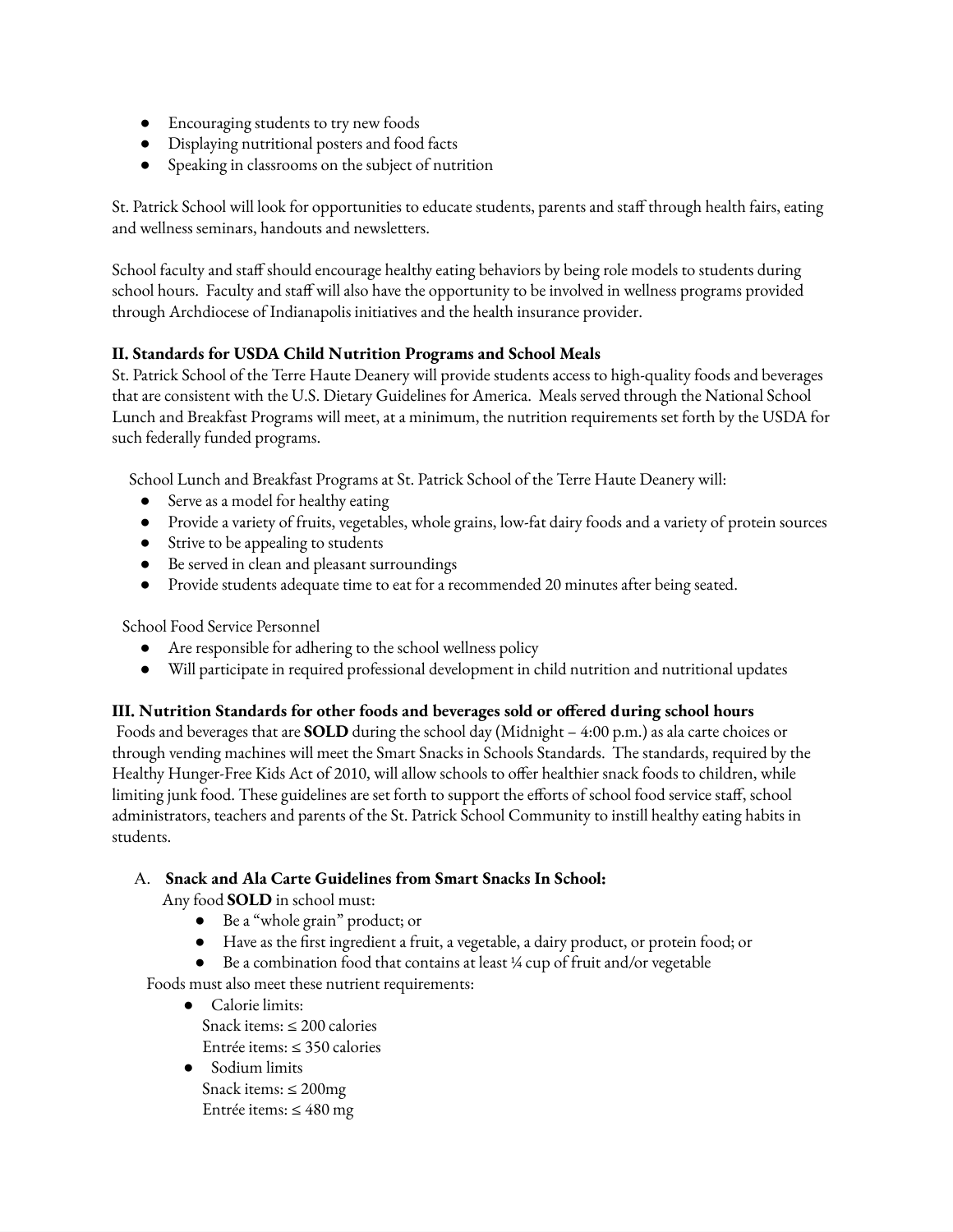● Fat limits

Total fat: ≤ 35% of calories Saturated fat:  $\leq 10\%$  of calories Trans fat: zero grams

● Sugar limits ≤ 35 % of weight from total sugars in food

# B. **Nutrition Standards for Beverages**

Beverages that may be sold during the school day include:

- Plain water (with or without carbonation)
- Unflavored low-fat milk
- Unflavored or flavored fat-free milk or milk alternative
- 100% fruit or vegetable juice and
- 100% fruit or vegetable juice diluted with water and no sweeteners added

Elementary schools may sell up to 8-ounce portions, while middle school may sell up to 12-ounce portions of milk and juice. There is no portion limit for water.

## C. **Foods packed or brought to school during school lunches**

- Parents and students will be encouraged to include fresh fruits and vegetables in packed lunches
- Soft drinks **may not** be brought in for or consumed by students during lunch periods.
- Fast food meals that do not meet the nutrient requirements above may not be consumed in the cafeteria during lunch periods
- Purchasing from pop machines by students will not be allowed during school hours (defined as Midnight – 4 PM)

## D. **Fundraising Activities**

The sale of food items that meet nutritional requirements are not limited in any way under the Smart Snacks in School Standards. These standards do not apply during non-school hours, on weekends or at off-campus fundraising events. Fundraising activities that involve the sale of food or beverages not meeting Smart Snack standards will follow Indiana limitations to two exemptions per school per year.

## E. **Classroom Celebrations**

Holiday parties, student birthdays, and individual teacher rewards are all considered classroom celebrations. St. Patrick School of the Terre Haute Deanery will encourage healthy food options during the classroom parties organized 4 times per year. For student birthday celebrations parents are encouraged to send in healthy snack or treats. Alternatives to food, such as extra recess, reading time, or board games should be considered by teachers who desire rewarding students for reaching goals.

F. **School-Sponsored Events outside of School Hours (Athletic events, performances, dances, etc.)** St. Patrick School of the Terre Haute Deanery will provide healthy food and beverage options as a choice for purchase.

# **IV. Physical Activity and Physical Education**

- All students grades PK-8 will participate in Physical Education classes.
- All students grades PK-8 will be given the opportunity for physical movement during scheduled recess times each day of at least 20 minutes.